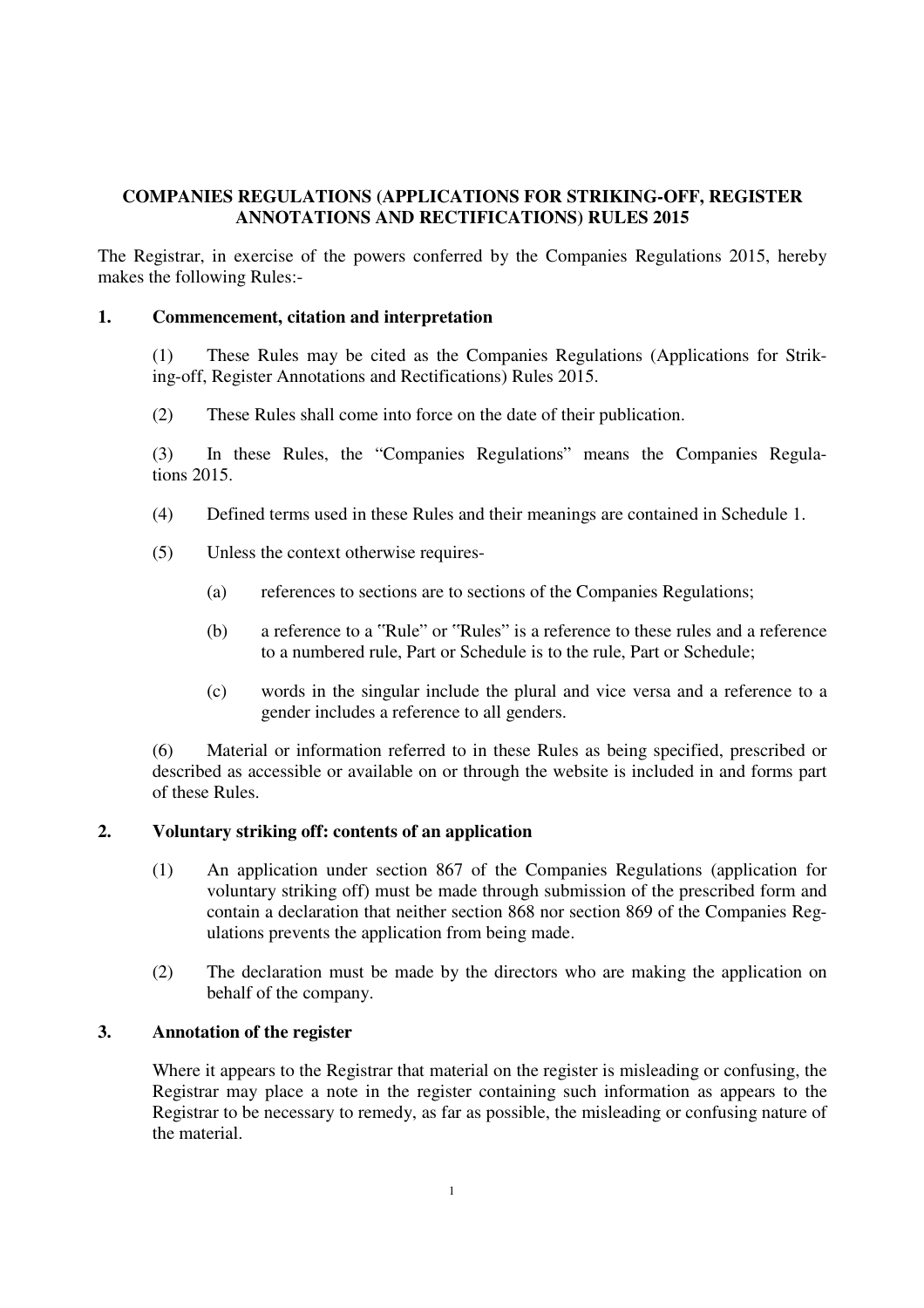### **4. Rectification of the register on application**

- (1) On application under this rule (but not if there is a valid objection to the application), the Registrar shall remove from the register any relevant material that-
	- (a) derives from anything invalid or ineffective or that was done without the authority of the company to which the material relates, or
	- (b) is factually inaccurate, or is derived from something that is factually inaccurate or forged.
- (2) An application to the Registrar for the removal from the register of material that was included in a prescribed form required under section 75 of the Companies Regulations (change of address of registered office), or of material that is derived from material that was included in such a form, may be made only by the company to which the material relates.
- (3) An application to the Registrar for the removal from the register of relevant material other than material referred to in paragraph (2) may be made by (and only by)-
	- (a) the person by whom the relevant company form was delivered to the Registrar;
	- (b) the company to which the material relates; or
	- (c) any other person to whom the material relates.

### **5. Applications to rectify: further requirements, objections and notices to be issued by the Registrar**

- (1) An application to the Registrar under rule 4 must, in addition to satisfying the requirements of section 970(3) of the Companies Regulations-
	- (a) state the applicant's name and address;
	- (b) where the application is an application referred to in rule  $4(2)$ , confirm that the applicant is the company to which the relevant material in the application relates;
	- (c) in any other case, state whether the applicant is a person mentioned in rule  $4(3)(a)$ , a person mentioned in rule  $4(3)(b)$  or a person mentioned in rule 4(3)(c); and
	- (d) state whether the relevant material which is the subject of the application-
		- (i) derives from anything invalid or ineffective;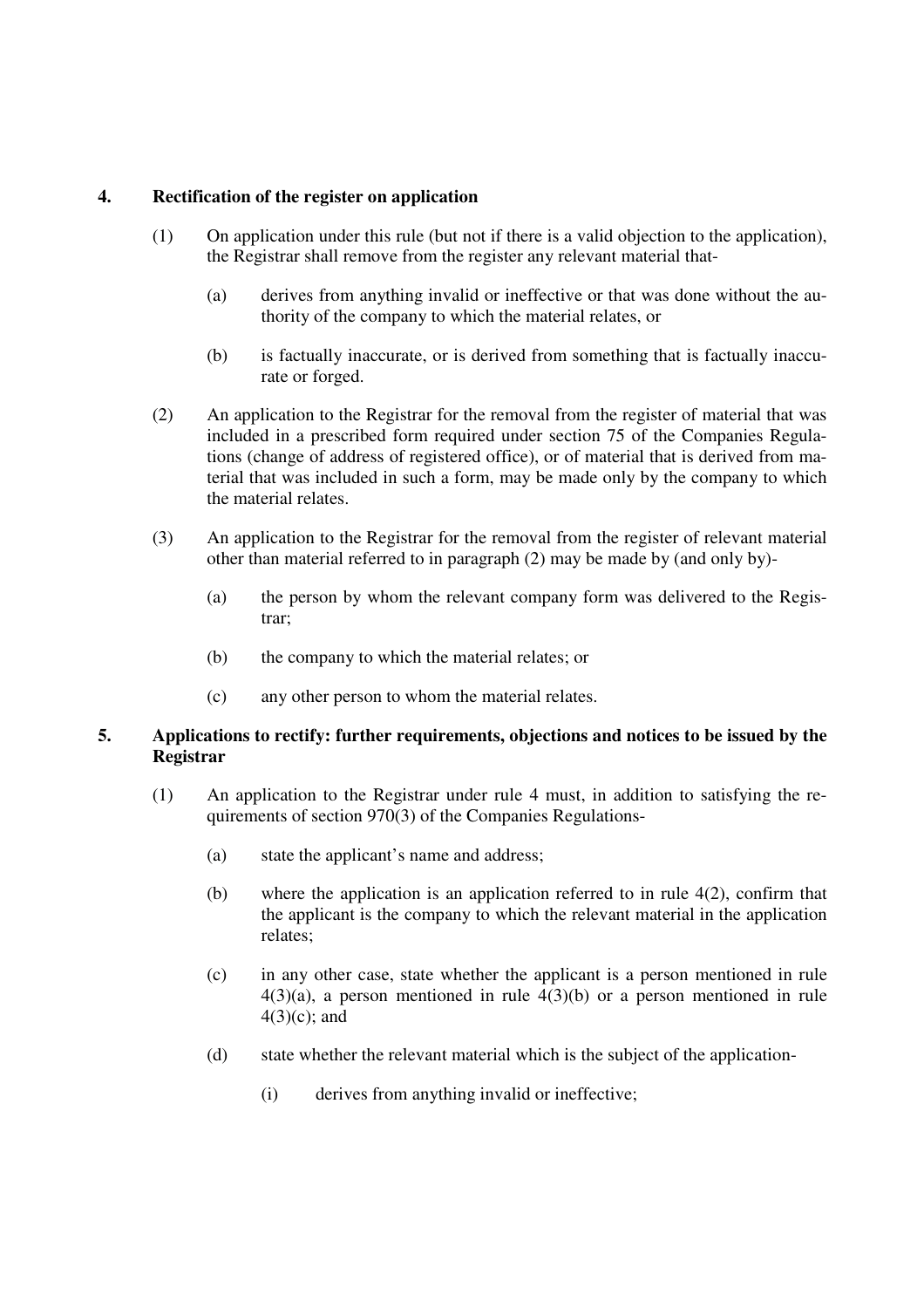- (ii) derives from anything that was done without the authority of the company to which the material relates;
- (iii) is factually inaccurate or is derived from something that is factually inaccurate; or
- (iv) is derived from something that is forged.
- (2) Where the application is an application referred to in rule 4(2), the Registrar must give notice of the application to-
	- (a) the person who delivered the standard form mentioned in that rule to the Registrar (but only if the Registrar knows the identity and name and address of that person);
	- (b) every person who (to the Registrar's knowledge) was a director or secretary of the company at the time when the application was delivered to the Registrar; and
	- (c) the company at the address of its registered office.
- (3) Where the material which is the subject of the application is not an application referred to in rule 4(2), the Registrar must give notice of the application to-
	- (a) every person mentioned in rule 4(3) whose identity and name and address the Registrar knows (other than the applicant); and
	- (b) every person who (to the Registrar's knowledge) was a director or secretary of the company at the time when the application was delivered to the Registrar.
- (4) The notice given by the Registrar under paragraph (2) or (3) shall-
	- (a) state the name and registered number of the company to which the material relates;
	- (b) specify what is to be removed from the register and indicate where on the register it is;
	- (c) state the information provided to the Registrar under paragraph  $(1)(d)$ ;
	- (d) state the date on which the notice is issued;
	- (e) give particulars of the recipient's right to object to the application and the requirements applying to that right under paragraphs (6) and (7);
	- (f) explain the effect of paragraph (9); and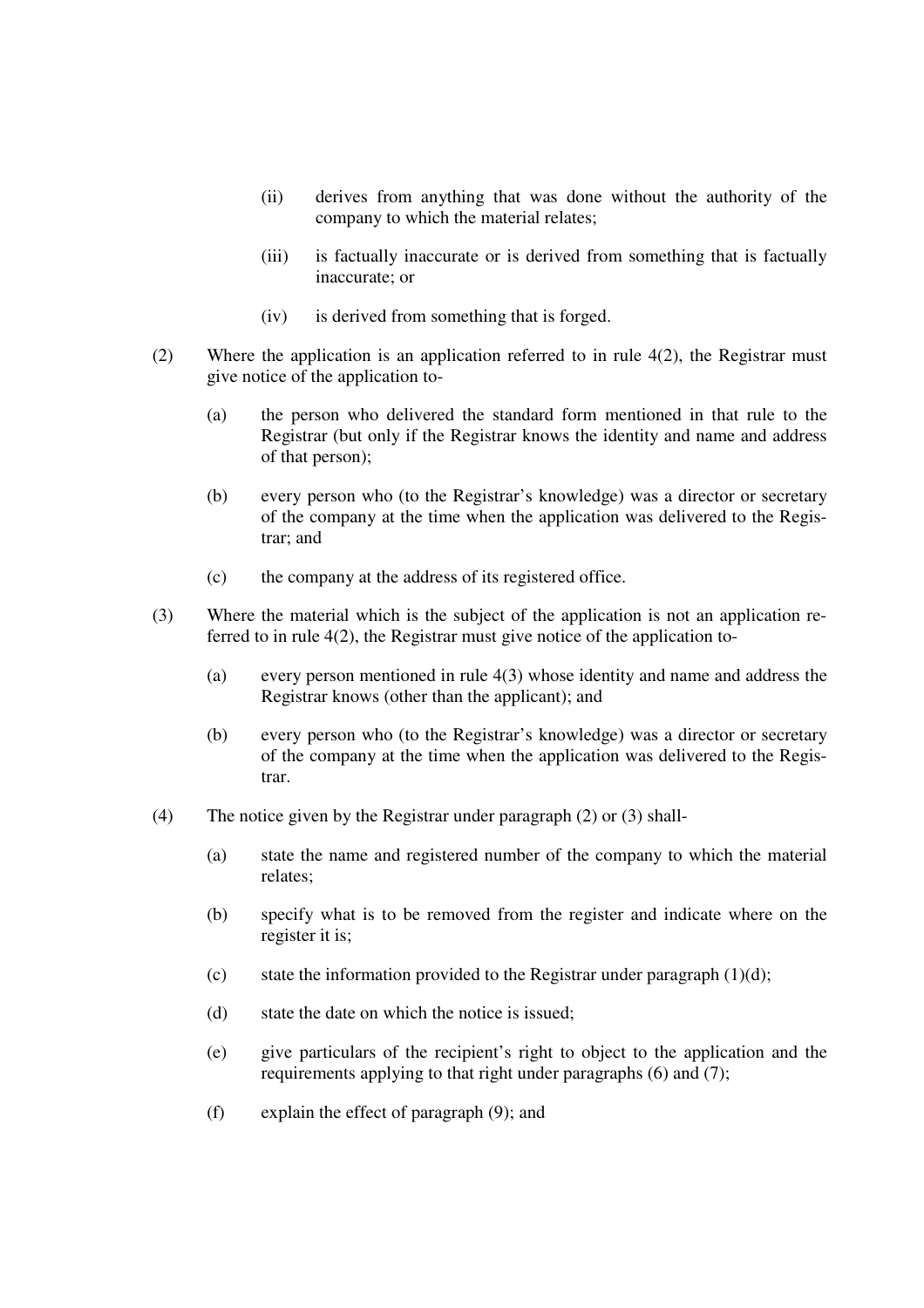- (g) explain the effect of rule 4(1) and of section 972(4) of the Companies Regulations.
- (5) An objection to an application under rule 4 may be made to the Registrar by any person.
- (6) An objection must be made by giving notice in writing to the Registrar, and the notice must state the name and address of the person making the objection and identify the application to which the objection relates.
- (7) A person to whom notice of an application was given under paragraph (2) or (3) and who wishes to object to the application must do so before the end of the period of 28 days beginning with the date on which that notice was issued (as stated in the notice).
- (8) The Registrar must not take account of an objection made by any other person after the end of the period of 28 days beginning with the date on which the notices under paragraph (2) or (3) were issued.
- (9) If a valid objection is made to the application, the Registrar must reject the application.
- (10) When a valid objection is made, the Registrar must also-
	- (a) send an acknowledgment of receipt to the person who made the objection;
	- (b) notify the applicant of the fact that an objection has been made; and
	- (c) notify every other person to whom the Registrar gave notice under paragraph (2) or (3) (but not the person who made the objection or any other person who has made an objection).
- (11) If no valid objection is made, the Registrar shall-
	- (a) rectify the register as per the application; and
	- (b) notify the applicant of that fact.